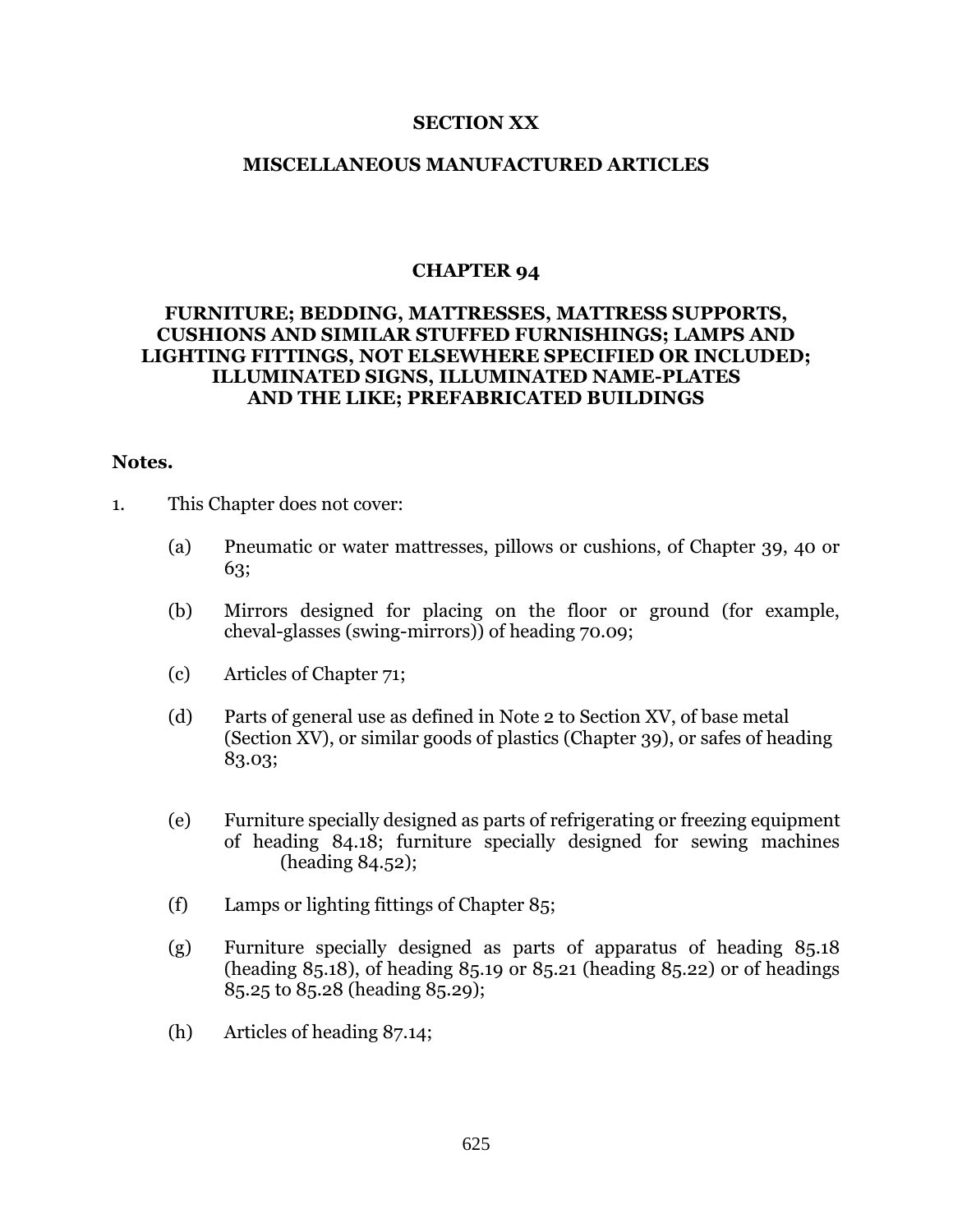- (ij) Dentists' chairs incorporating dental appliances of Heading 90.18 or dentists' spittoons (heading 90.18);
- (k) Articles of Chapter 91 (for example, clocks and clock cases);
- (l) Toy furniture or toy lamps or lighting fittings (heading 95.03), billiard tables or other furniture specially constructed for games (heading 95.04), furniture for conjuring tricks or decorations (other than electric garlands) such as Chinese lanterns (heading 95.05); or
- (m) Monopods, bipods, tripods and similar articles (heading 96.20).
- 2. The articles (other than parts) referred to in headings 94.01 to 94.03 are to be classified in those headings only if they are designed for placing on the floor or ground.

The following are, however, to be classified in the above-mentioned headings even if they are designed to be hung, to be fixed to the wall or to stand one on the other:

- (a) Cupboards, bookcases, other shelved furniture (including single shelves presented with supports for fixing them to the wall) and unit furniture;
- (b) Seats and beds.
- 3. (A) In headings 94.01 to 94.03 references to parts of goods do not include references tosheets or slabs (whether or not cut to shape but not combined with other parts) of glass (including mirrors), marble or other stone or of any other material referred to in Chapter 68 or 69.
	- (B) Goods described in heading 94.04, presented separately, are not to be classified in heading 94.01, 94.02 or 94.03 as parts of goods.
- 4. For the purposes of heading 94.06, the expression "prefabricated buildings" means buildings which are finished in the factory or put up as elements, presented together, to be assembled on site, such as housing or worksite accommodation, offices, schools, shops, sheds, garages or similar buildings.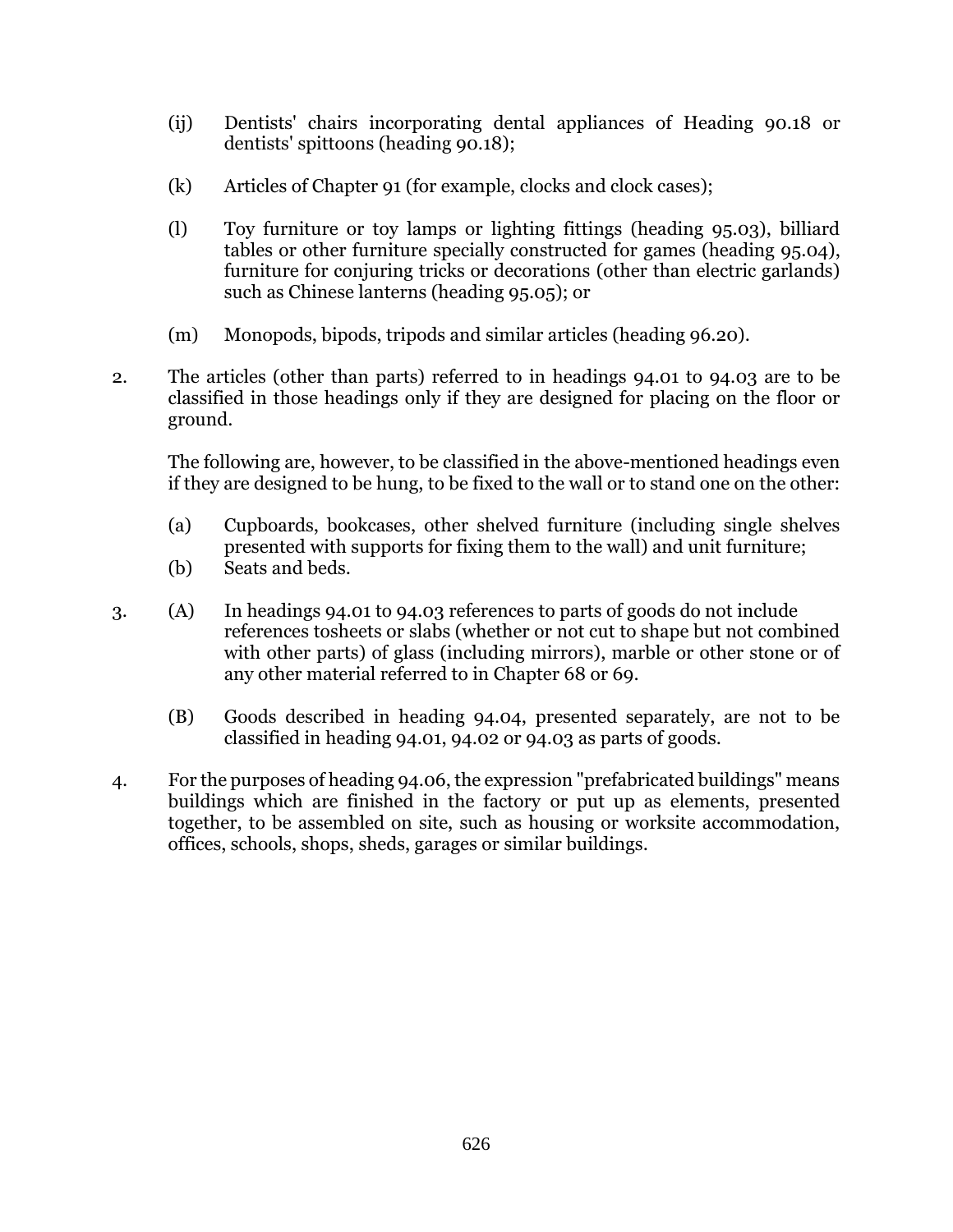| <b>HS</b> | <b>CET</b>     | PR1 | <b>DESCRIPTION OF GOODS</b>                                                                                                                                                                                                                                                                                                | <b>DUTY</b><br><b>RATE</b> | <b>UNIT</b> | <b>SITC</b><br><b>REV4</b> |
|-----------|----------------|-----|----------------------------------------------------------------------------------------------------------------------------------------------------------------------------------------------------------------------------------------------------------------------------------------------------------------------------|----------------------------|-------------|----------------------------|
| 94.01     |                |     | Seats (other than those of heading 94.02),<br>whether or not convertible into beds, and                                                                                                                                                                                                                                    |                            |             |                            |
| 9401.10   | 0 <sup>0</sup> |     | parts thereof.<br>- Seats of a kind used for aircraft                                                                                                                                                                                                                                                                      | 20%                        | kg&u        | 821.11                     |
| 9401.20   | 00             |     | - Seats of a kind used for motor vehicles:                                                                                                                                                                                                                                                                                 |                            |             |                            |
| 9401.20   | 10             |     | --- Seats of a kind used for motor vehicles as a<br>child restraint                                                                                                                                                                                                                                                        | 20%                        | kg&u        | 821.121                    |
| 9401.20   | 90             |     | --- Other seats of a kind used for motor vehicles                                                                                                                                                                                                                                                                          | 20%                        | kg&u        | 821.129                    |
| 9401.30   | 00             |     | - Swivel seats with variable height adjustment                                                                                                                                                                                                                                                                             | 20%                        | kg&u        | 821.14                     |
| 9401.40   | 00             |     | - Seats other than garden seats or camping<br>equipment, convertible into beds                                                                                                                                                                                                                                             | 20%                        | kg&u        | 821.15                     |
| 9401.50   | 00             |     | - Seats of cane, osier, bamboo or similar<br>materials:                                                                                                                                                                                                                                                                    |                            |             |                            |
| 9401.52   | 00             |     | - - Of bamboo                                                                                                                                                                                                                                                                                                              | 20%                        | kg&u        | 821.133                    |
| 9401.53   | 00             |     | - - Of rattan                                                                                                                                                                                                                                                                                                              | 20%                        | kg&u        | 821.134                    |
| 9401.59   | 00             |     | - - Other                                                                                                                                                                                                                                                                                                                  | 20%                        | kg&u        | 821.139                    |
| 9401.60   | 00             |     | - Other seats, with wooden frames:                                                                                                                                                                                                                                                                                         |                            |             |                            |
| 9401.61   | 00             |     | - - Upholstered                                                                                                                                                                                                                                                                                                            | 40%                        | kg&u        | 821.161                    |
| 9401.69   | 00             |     | - - Other                                                                                                                                                                                                                                                                                                                  | 20%                        | kg&u        | 821.169                    |
| 9401.70   | 00             |     | - Other seats, with metal frames:                                                                                                                                                                                                                                                                                          |                            |             |                            |
| 9401.71   | 00             |     | - - Upholstered                                                                                                                                                                                                                                                                                                            | 20%                        | kg&u        | 821.171                    |
| 9401.79   | 00             |     | - - Other                                                                                                                                                                                                                                                                                                                  | 20%                        | kg&u        | 821.179                    |
| 9401.80   | 00             |     | - Other seats                                                                                                                                                                                                                                                                                                              | 20%                        | kg&u        | 821.18                     |
| 9401.90   | 00             |     | - Parts                                                                                                                                                                                                                                                                                                                    | 20%                        | kg          | 821.19                     |
| 94.02     |                |     | Medical, surgical, dental or veterinary<br>furniture (for example, operating tables,<br>examination tables, hospital beds with<br>mechanical fittings, dentists' chairs); barbers'<br>chairs and similar chairs, having rotating as<br>well as both reclining and elevating<br>movements; parts of the foregoing articles. |                            |             |                            |
| 9402.10   | 00             |     | - Dentists', barbers' or similar chairs and parts<br>thereof                                                                                                                                                                                                                                                               | 10%                        | kg          | 872.41                     |
| 9402.90   | 00             |     | - Other                                                                                                                                                                                                                                                                                                                    | 10%                        | kg          | 872.49                     |
| 94.03     |                |     | Other furniture and parts thereof.                                                                                                                                                                                                                                                                                         |                            |             |                            |
| 9403.10   | 00             |     | - Metal furniture of a kind used in offices                                                                                                                                                                                                                                                                                | 10%                        | kg          | 821.31                     |
| 9403.20   | $00\,$         |     | - Other metal furniture:                                                                                                                                                                                                                                                                                                   |                            |             |                            |
| 9403.20   | 10             |     | --- Of a kind used in schools, churches and<br>laboratories                                                                                                                                                                                                                                                                | 20%                        | kg          | 821.391                    |
| 9403.20   | 90             |     | $--$ Other                                                                                                                                                                                                                                                                                                                 | 20%                        | kg          | 821.399                    |
| 9403.30   | $00\,$         |     | - Wooden furniture of a kind used in offices                                                                                                                                                                                                                                                                               | 20%                        | kg&u        | 821.51                     |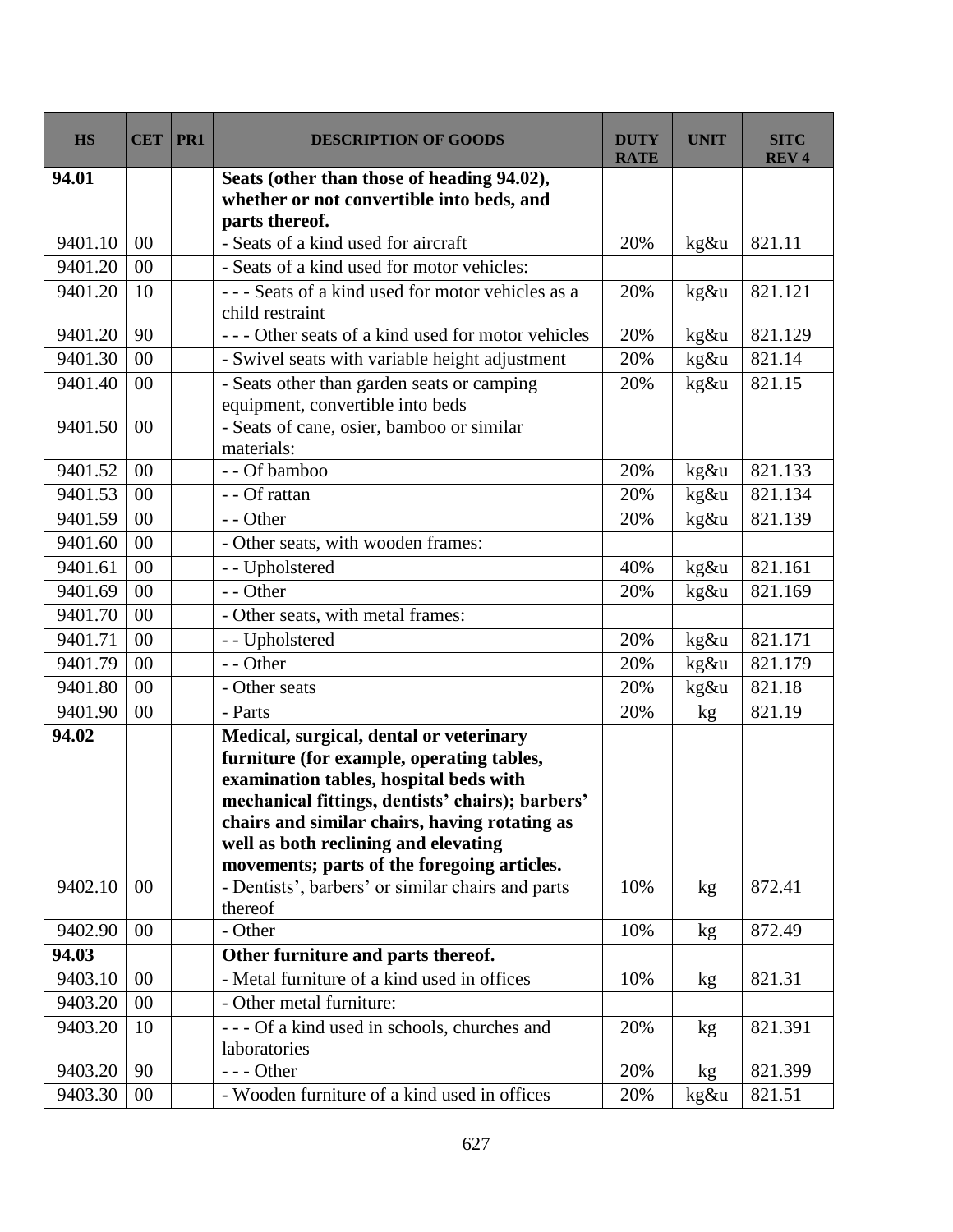| <b>HS</b> | <b>CET</b> | PR1 | <b>DESCRIPTION OF GOODS</b>                                                                                                                                                                                                                                                                   | <b>DUTY</b><br><b>RATE</b> | <b>UNIT</b> | <b>SITC</b><br><b>REV4</b> |
|-----------|------------|-----|-----------------------------------------------------------------------------------------------------------------------------------------------------------------------------------------------------------------------------------------------------------------------------------------------|----------------------------|-------------|----------------------------|
| 9403.40   | 00         |     | - Wooden furniture of a kind used in the kitchen                                                                                                                                                                                                                                              | 40%                        | kg&u        | 821.53                     |
| 9403.50   | 00         |     | - Wooden furniture of a kind used in the bedroom                                                                                                                                                                                                                                              | 40%                        | kg&u        | 821.55                     |
| 9403.60   | 00         |     | - Other wooden furniture:                                                                                                                                                                                                                                                                     |                            |             |                            |
| 9403.60   | 10         |     | --- Of a kind used in schools, churches and<br>laboratories                                                                                                                                                                                                                                   | 40%                        | kg&u        | 821.591                    |
| 9403.60   | 90         |     | $--$ Other                                                                                                                                                                                                                                                                                    | 40%                        | kg&u        | 821.599                    |
| 9403.70   | 00         |     | - Furniture of plastics:                                                                                                                                                                                                                                                                      |                            |             |                            |
| 9403.70   | 10         |     | --- Of a kind used in offices                                                                                                                                                                                                                                                                 | 10%                        | kg          | 821.711                    |
| 9403.70   | 20         |     | --- Of a kind used in schools, churches and<br>laboratories                                                                                                                                                                                                                                   | 20%                        | kg          | 821.712                    |
| 9403.70   | 90         |     | $--$ Other                                                                                                                                                                                                                                                                                    | 20%                        | kg          | 821.719                    |
| 9403.80   | 00         |     | - Furniture of other materials, including cane,<br>osier, bamboo or similar materials:                                                                                                                                                                                                        |                            |             |                            |
| 9403.82   | 00         |     | - - Of bamboo:                                                                                                                                                                                                                                                                                |                            |             |                            |
| 9403.82   | 10         |     | --- Of a kind used in offices                                                                                                                                                                                                                                                                 | 10%                        | kg          | 821.791                    |
| 9403.82   | 20         |     | --- Of a kind used in schools, churches and<br>laboratories                                                                                                                                                                                                                                   | 20%                        | kg          | 821.792                    |
| 9403.82   | 90         |     | --- Other                                                                                                                                                                                                                                                                                     | 20%                        | kg          | 821.799                    |
| 9403.83   | 00         |     | - - Of rattan:                                                                                                                                                                                                                                                                                |                            |             |                            |
| 9403.83   | 10         |     | --- Of a kind used in offices                                                                                                                                                                                                                                                                 | 10%                        | kg          | 821.791                    |
| 9403.83   | 20         |     | --- Of a kind used in schools, churches and<br>laboratories                                                                                                                                                                                                                                   | 20%                        | kg          | 821.792                    |
| 9403.83   | 90         |     | $--$ Other                                                                                                                                                                                                                                                                                    | 20%                        | kg          | 821.799                    |
| 9403.89   | 00         |     | - - Other:                                                                                                                                                                                                                                                                                    |                            |             |                            |
| 9403.89   | 10         |     | --- Of a kind used in offices                                                                                                                                                                                                                                                                 | 10%                        | kg          | 821.7981                   |
| 9403.89   | 20         |     | --- Of a kind used in schools, churches and<br>laboratories                                                                                                                                                                                                                                   | 20%                        | kg          | 821.7982                   |
| 9403.89   | 90         |     | $--$ Other                                                                                                                                                                                                                                                                                    | 20%                        | kg          | 821.7989                   |
| 9403.90   | $00\,$     |     | - Parts                                                                                                                                                                                                                                                                                       | 20%                        | kg          | 821.8                      |
| 94.04     |            |     | Mattress supports; articles of bedding and<br>similar furnishing (for example, mattresses,<br>quilts, eiderdowns, cushions, pouffes and<br>pillows) fitted with springs or stuffed or<br>internally fitted with any material or of<br>cellular rubber or plastics, whether or not<br>covered. |                            |             |                            |
| 9404.10   | $00\,$     |     | - Mattress supports                                                                                                                                                                                                                                                                           | 20%                        | kg&u        | 821.21                     |
| 9404.20   | 00         |     | - Mattresses:                                                                                                                                                                                                                                                                                 |                            | kg&u        |                            |
| 9404.21   | $00\,$     |     | - - Of cellular rubber or plastics, whether or not<br>covered                                                                                                                                                                                                                                 | 20%                        | $kg\&u$     | 821.23                     |
| 9404.29   | $00\,$     |     | - - Of other materials                                                                                                                                                                                                                                                                        | 20%                        | kg&u        | 821.25                     |